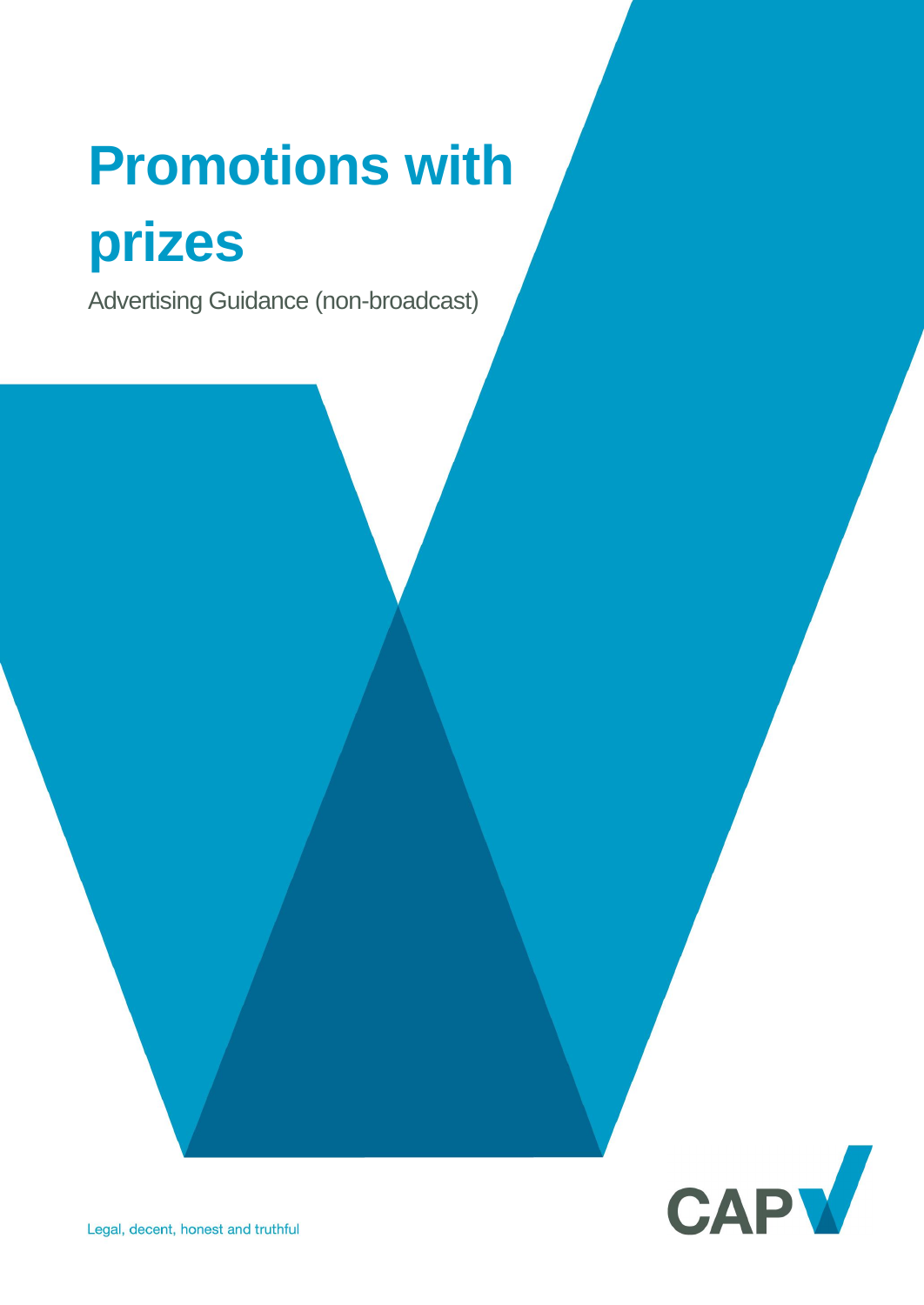## Foreword

The Committee of Advertising Practice (CAP) offers guidance on the interpretation of the UK Code of Advertising (the CAP Code) in relation to non-broadcast marketing communications.

The Broadcast Committee of Advertising Practice (BCAP) offers guidance on the interpretation of the UK Code of Broadcast Advertising (the BCAP Code) in relation to broadcast marketing communications.

Advertising Guidance is intended to guide advertisers, agencies and media owners how to interpret the Codes but is not a substitute for those Codes. Advertising Guidance reflects CAP's and/or BCAP's intended effect of the Codes but neither constitutes new rules nor binds the ASA Councils in the event of a complaint about an advertisement that follows it.

For pre-publication advice on specific non-broadcast advertisements, consult the CAP Copy Advice team by telephone on 020 7492 2100, by fax on 020 7404 3404 or you can log a written enquiry via our [online request form.](http://www.cap.org.uk/Advice-Training-on-the-rules/Bespoke-Copy-Advice.aspx)

For advice on specific radio advertisements, consult th[e Radio Centre,](http://www.racc.co.uk/) and for TV advertisements, [Clearcast.](http://www.clearcast.co.uk/)

For the full list of Advertising Guidance, please [visit our website.](http://www.cap.org.uk/Advice-Training-on-the-rules/Help-Notes.aspx)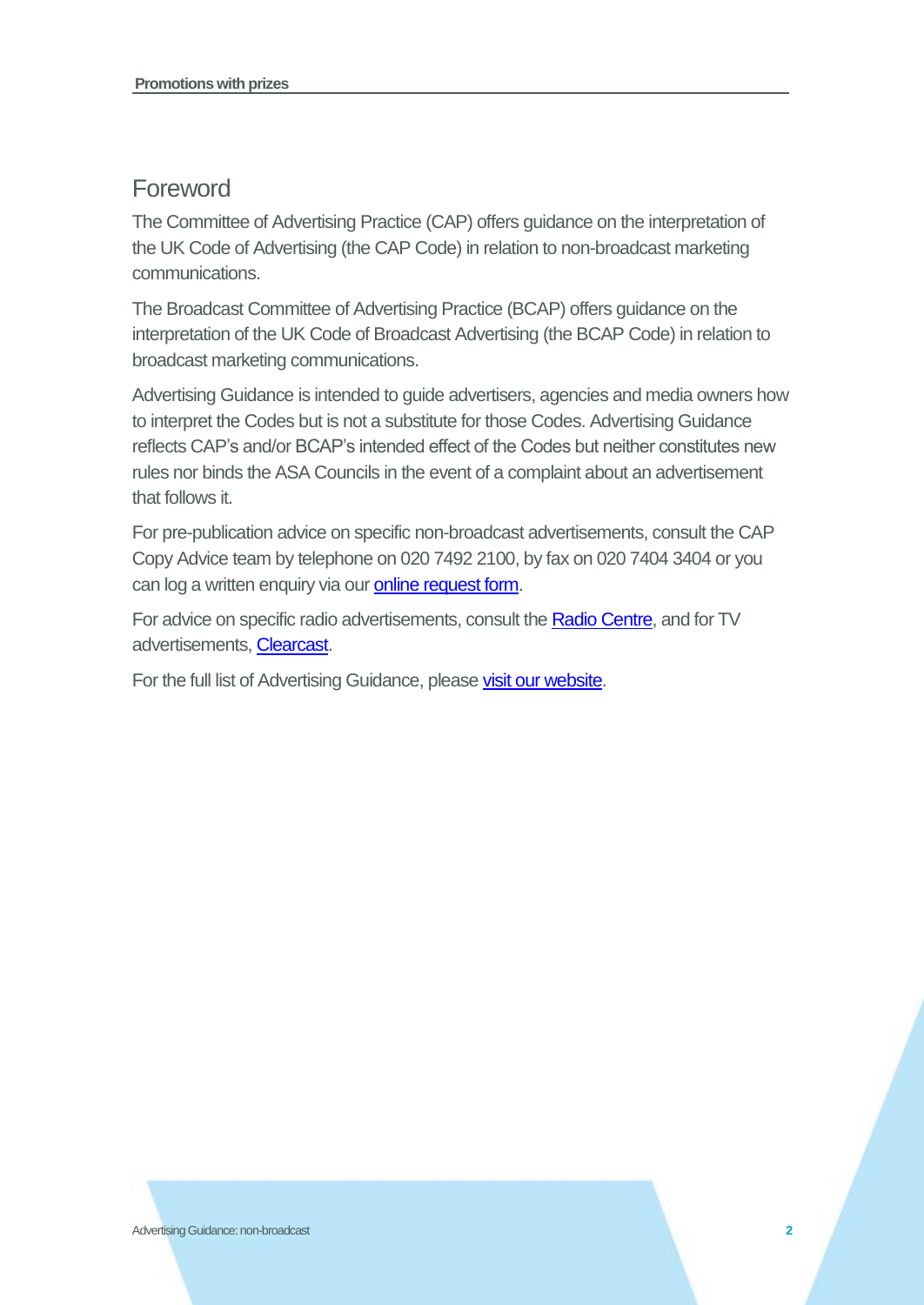CAP Help Notes offer guidance for non-broadcast marketing communications under the UK Code of Non-broadcast Advertising and Direct & Promotional Marketing (the CAP Code). For advice on the rules for TV or radio commercials, contact Clearcast www.clearcast.co.uk for TV ads or Radiocentre http://www.radiocentre.org for radio ads.

### **Background**

These guidelines, drawn up by the CAP Executive, are intended to help marketers, agenciesand media interpret the rules in the CAP Code. The Help Note is based on past ASA rulings. It neither constitutes new rules nor binds the ASA Council in the event of a complaint about a marketing communication that follows it. This guidance complements, not replaces, the CAP Code.

Section 8 applies to all promotions, even in media that would otherwise not be covered by the CAP Code, such as packaging or point of sale material. This Help Note specifically covers promotions that include prizes. All prize promotions are forms of promotional marketing but not all promotions are prize promotions.

A number of rules in section 8 of the CAP Code were amended in 2015 to achieve consistency with the Unfair Commercial Practices Directive and the Consumer Protection from Unfair Trading Regulations (CPRs), which implement that Directive in UK law. As always, promoters are encouraged to seek legal advice where relevant to ensure compliance with the law.

### The Code

Promoters are urged to read the Code but, in short, it states that promotions must be prepared with a sense of responsibility to consumers and to society and reflect the spirit, not merely the letter, of the Code. Fundamentally, promoters are responsible for all aspects and all stages of their promotions and must avoid causing unnecessary disappointment. Promotions should be conducted equitably, promptly and efficiently and, notably, promoters must be seen to deal fairly and honourably with participants and potential participants.

Promoters should communicate in a manner that is clear and readily understandable by the intended audience. Participants must be able to retain conditions or easily access them throughout the promotion.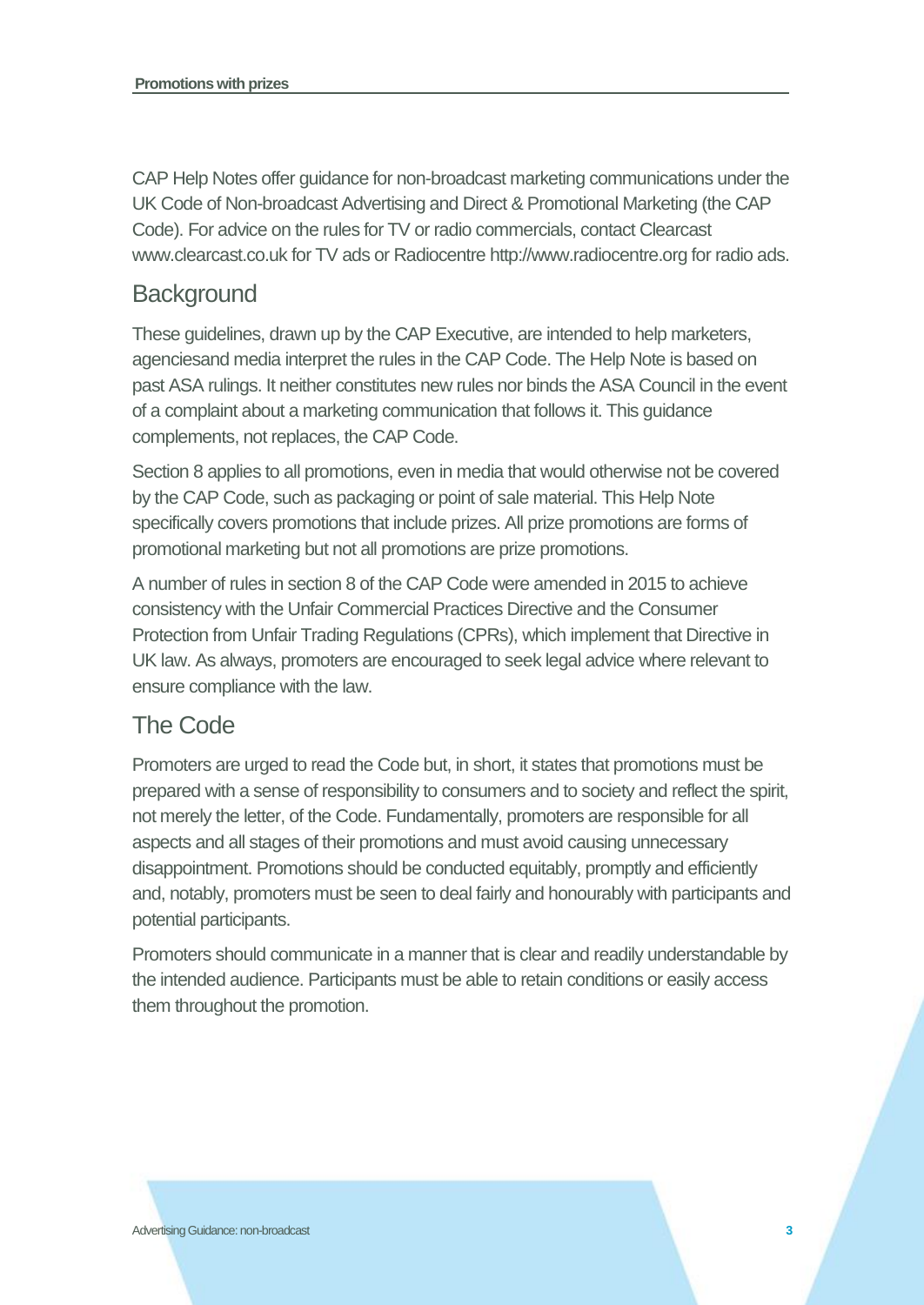All marketing communications or other material referring to promotions must communicate all applicable significant conditions or information where the omission of such conditions or information is likely to mislead. Practically, this means that promoters should state all rules, entry instructions, dates or deadlines and factors likely to influence a consumer's understanding of the promotion and ensure that their marketing communications explain these accurately, unambiguously and completely. In particular, the structure (or "mechanic") of the promotion should be clear to consumers.

Rule 8.17 lists significant conditions for all promotions, which should not be omitted if that omission is likely to mislead. These significant conditions which are likely to need to be clear upfront include, for example, the closing date. Rule 8.28 lists conditions specifically for prize promotions that should be stated before or at the time of entry (for example, any restriction on the number of entries). Participants should be able to retain conditions and instructions so it would be inappropriate, for example, to state them on the back of an entry form (rule 8.28). Publishing full terms and conditions on the promoter's website is likely to be acceptable, provided the initial promotional material includes the significant terms and states where the full terms and conditions can be found.

Promoters should not state or imply consumers have won if they have not and should not overstate the chance of winning. They should not create confusion between "gifts" and "prizes" (rules 8.19-8.21) and should not misrepresent the value, nature or number of prizes. Promoters should not withhold prizes (rule 8.27).

Promotions should be demonstrably fair. The awarding of prizes must be supervised by an independent judge, unless the prizes are randomly awarded by a computer process. Promoters who use a computer process to select winners must be able to show that the results are random (rules 8.24 and 8.26).

Promoters should not impede participation by, for example, including complex rules (rule 8.23) or applying unreasonable conditions to participation or collecting prizes.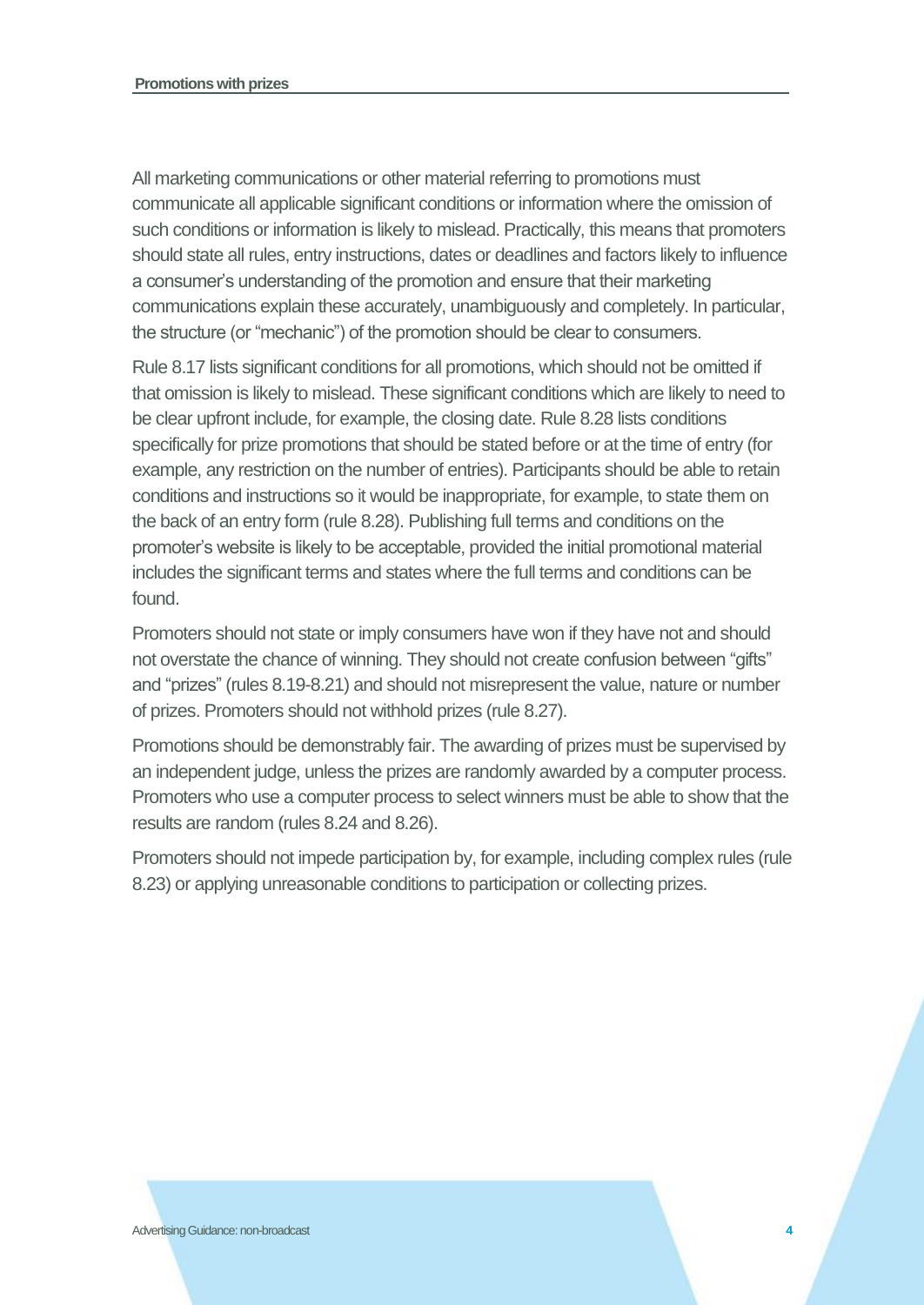## **Legality**

The Code states:

"Promoters should take legal advice before embarking on promotions with prizes, including competitions, prize draws, instant-win offers and premium promotions, to ensure that the mechanisms involved do not make them unlawful lotteries (see the Gambling Act 2005 for Great Britain and the Betting, Gaming, Lotteries and Amusements (Northern Ireland) Order 1985 (as amended) for Northern Ireland)."

Promoters should contact the Gambling Commission or seek legal advice if they are concerned their prize promotion might be an unlawful lottery.

## Gifts and prizes

The distinction between prizes and gifts, or equivalent benefits, must always be clear.

The difference between "gifts" and "prizes" is explained in rule 8.19: "gifts" are offered to a significant proportion of participants whereas an item offered to a small minority may be more likely to be described as a 'prize'. It should be clear to consumers whether they are being offered a gift or the chance to win a prize.

Promoters should be wary of attempting to describe gifts and prizes under an umbrella term (such as "awards") because unless made clear by the context, this is likely to cause confusion.

When it comes to the availability of gifts and other promotional items promoters must be able to demonstrate that they have made a reasonable estimate of the likely response. Once the reasonable estimate has been made, promoters will need to be capable of meeting it, or ensure they provide sufficient information to allow consumers to make an informed decision on whether or not to participate. This information must be presented clearly and in a timely fashion.

### Implying consumers are luckier than they are

Promoters should not state or imply that any one entry or category of entries is more likely to win than any other if it is not.

Terms such as "finalist" or "next stage" should be used only where consumers have progressed to an advanced stage of the promotion and not when consumers have merely been offered entry to the promotion.

Promoters should not state or imply that consumers are lucky if that might lead consumers to think wrongly that they have progressed, by chance or skill, to an advanced stage of the promotion.

Advertising Guidance: non-broadcast **5**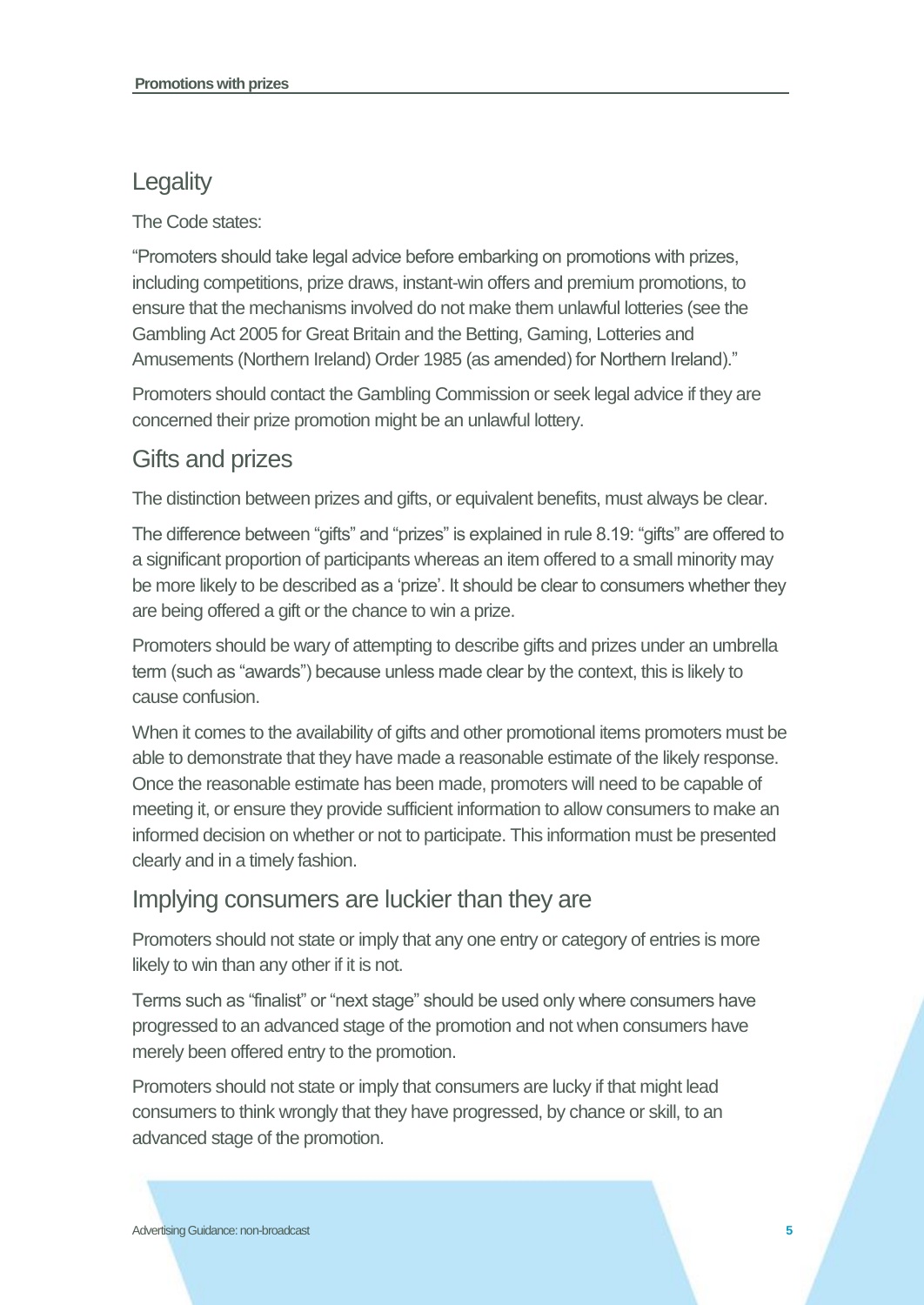Promoters who use terms such as "last chance to enter" to inform consumers that the promotion is coming to an end should ensure that their meaning is clear. Promoters who issue materials that claim "last chance" or similar should not re-advertise the promotion.

#### Implying consumers have won

The Code states that: "Promoters must not falsely claim or imply that the consumer has already won, will win or will on doing a particular act win a prize (or other equivalent benefit) if the consumer must incur a cost to claim the prize (or other equivalent benefit) or if the prize (or other equivalent benefit) does not exist" (rule 8.21.1). Depending on the context, "gifts" have the potential to be considered "other equivalent benefit[s]" for the purposes of this rule.

Winners must not incur costs to claim a prize or equivalent benefit. Promoters may require consumers to incur costs to enter but must ensure that the winner can make arrangements to receive their prize or gift without incurring cost. This means promoters must not invite consumers to call a telephone number to leave their contact details in order to claim a gift or prize if there is any charge for that call (promoters may invite consumers to contact them on a Freephone number).

Promoters must take particular care to ensure that their description of a prize is clear. If consumers need to incur costs in order to take advantage of (rather than make arrangements to receive) their prize, the description of the prize must make this clear. For example, if a prize is described as "two nights at a five-star hotel", the promoter need not pay the consumer's travel costs to reach the hotel, but describing the same prize as "a luxury mini-break" would not make clear enough that the travel costs were the consumer's responsibility: the promoter might be found in breach of rule 8.21.1 on the grounds that the consumer had to incur travel costs to claim their luxury mini-break. Promoters are urged to seek legal advice.

For the avoidance of doubt, this rule and guidance applies to prizes or equivalent benefits (including "gifts") which are given away in prize promotions and would not be included in the definition of free gifts in the joint CAP & BCAP guidance on the use of "free"; that guidance deals with "free" offers for which it is acceptable to expect the consumer to pay the unavoidable cost of responding and collecting or paying for delivery of the "free" item.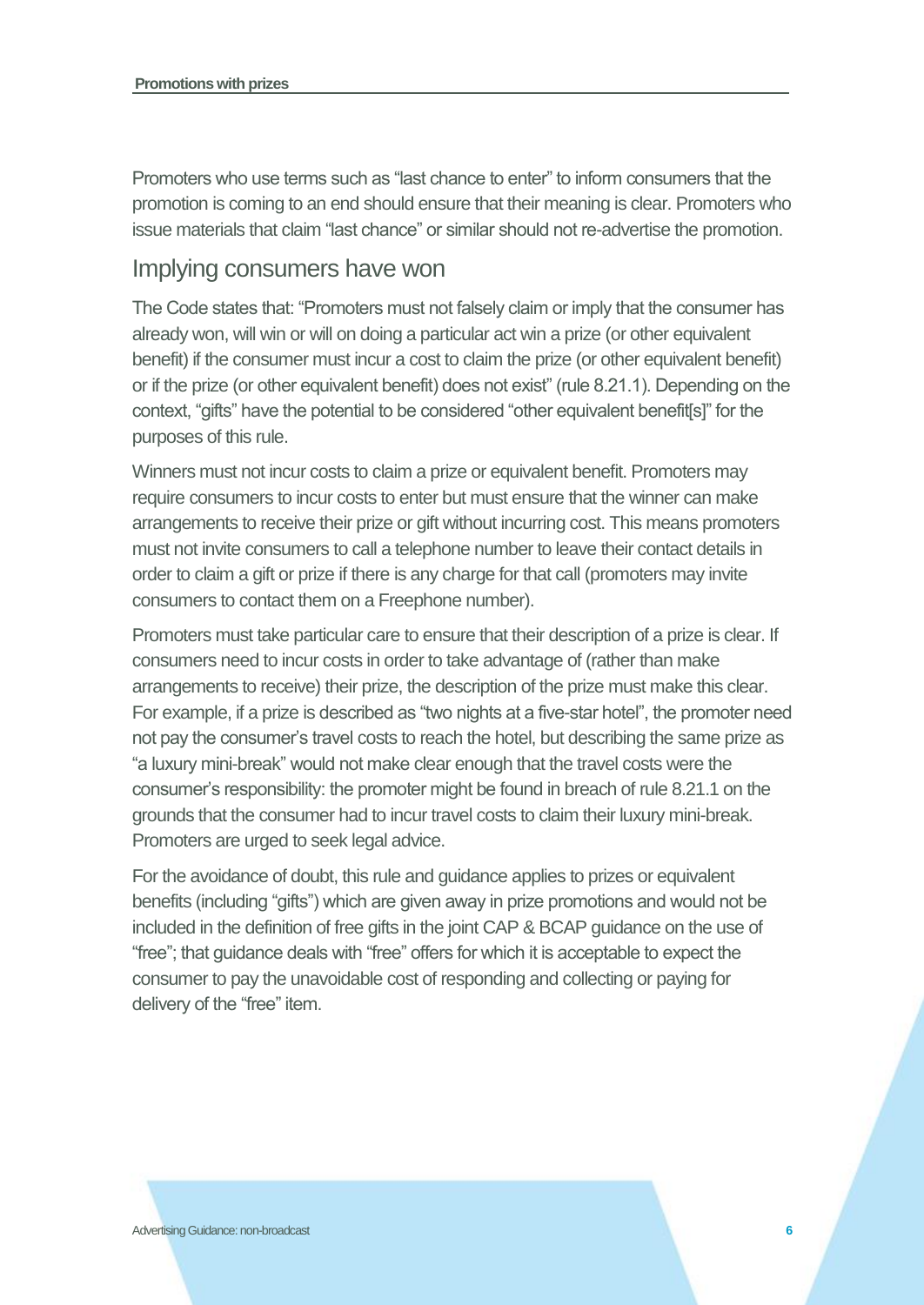Promoters should not use larger font, emboldened text or formatting to unduly emphasise phrases or parts of sentences that encourage consumers to read claims out of context, if the overall impression created is likely to mislead consumers.

Promoters should not encourage consumers to transfer a seal from one place to another, match one number with another, check whether they have a certain symbol or use other devices that might involve consumers interacting with promotional material, if those are likely to confuse consumers into thinking that they have won a prize when they have not.

Promoters should not describe prospective prize award ceremonies (or similar) in a way that misleadingly implies consumers will attend. Promoters must not include a consumer's name amongst a list of prize winners if the promoter is merely offering a gift or the chance to enter a prize draw.

#### Prizes

Promoters must specify the number and nature of prizes where omitting that information would be likely to mislead.

Promoters may only justify withholding prizes if consumers have not met clear criteria set out in the promotional rules or if promoters have told consumers at the outset that insufficient entries or entries of insufficient quality will lead to the withholding of prizes. If there is a winner of the prize, the prize or its reasonable equivalent must be awarded, normally within 30 days.

Promoters should take care when prizes are listed together to ensure that they do not imply that lesser prizes are of equal or greater value to more valuable prizes.

Promoters of prize draws, including instant wins, must ensure that prizes are awarded in accordance with the laws of chance. Choosing winners using a computerised selection process is acceptable as long as that process is demonstrably fair and genuinely random (rule 8.24).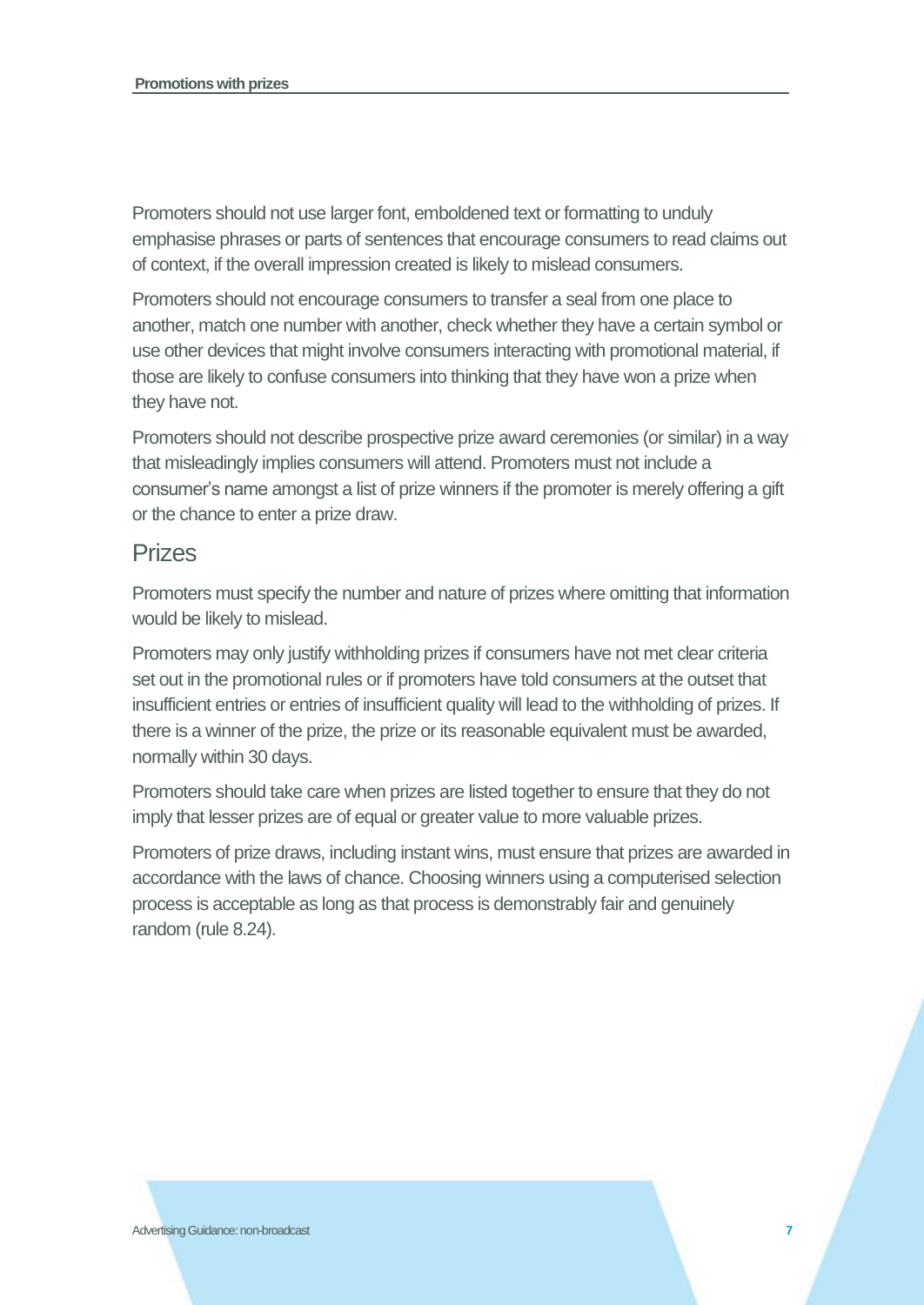Unless chosen by a computer process which produces verifiably random results, all prize promotions should involve an observer or judge who is demonstrably independent of the promotion and the entrants. To ensure that the judge or observer is demonstrably independent, the judge or observer should not be an employee of the promoter, an employee of an agency retained by the promoter, or have an on-going contractual arrangement with the promoter (they may, of course, have a contract with the promoter that is specific to their role as an independent judge). If selection of a winning entry is open to subjective interpretation, a competent and independent judge should be appointed.

## Closing dates

Promoters should state clearly and prominently any entry deadlines.

Promoters should not change the closing date unless forced to do so by unavoidable circumstances outside their control. In addition promoters must be able to show that changing the date will not disadvantage those who have already participated or that not changing the date would be unfair to those who sought to participate within the original terms.

See CAP's AdviceOnline entry on closing dates for more information about how the ASA is likely to interpret this rule.

Promoters should not state or imply that consumers must respond by a specified date or within a specified time if they need not.

### Presentation of prize promotions

The points below apply to all promoters, especially those who use direct marketing.

Promoters should avoid unnecessarily complex, confusing or legalistic language.

Promoters should ensure that the page design, layout or format of the promotion is not misleading. Promoters should not embolden or otherwise emphasise claims to create an overall impression that is not true.

Promoters should ensure that the source, origin and character of promotions with prizes is clear. Promotions sent by direct mail should not mislead about content of envelopes, for example, by stating or implying that they come from an official source or contain private information if they do not. In isolation, claims such as "private and confidential" and "official notice" are likely to mislead by exaggerating the importance of prize draw mailings.

Promoters should take care when making claims that are visible through the windows of envelopes not to lead recipients into thinking something that is not true.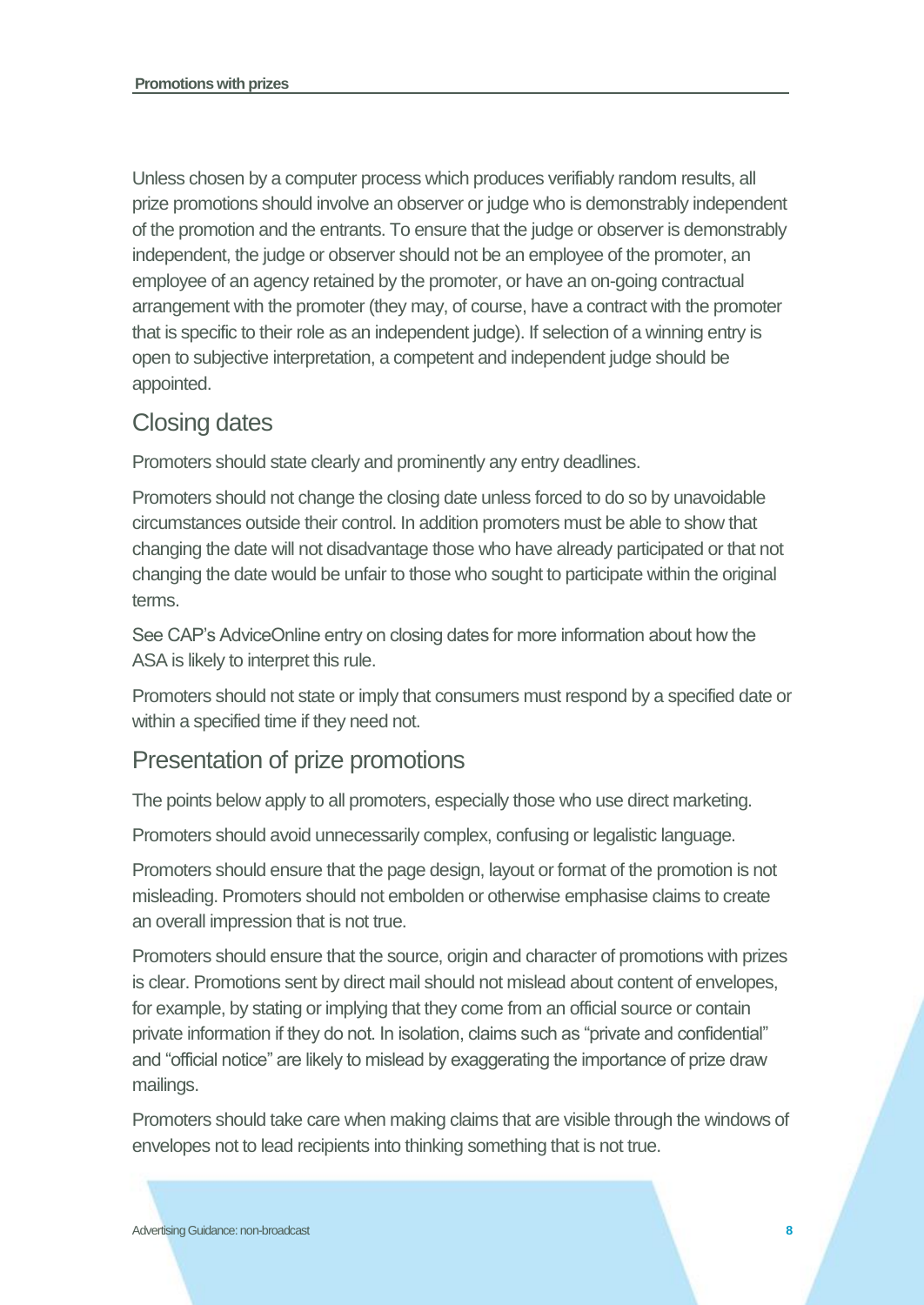Promoters should ensure that fake cheques, or similar, used to give consumers an indication of what they could win are not presented as real. Printing "sample" diagonally across such cheques is likely to ensure that consumers are not misled.

Promoters should not misrepresent the areas in which promotions with prizes are being promoted; they should not imply, for example, that the winner will come from the UK if that might not be true. Promoters should state if the promotion is advertised in different formats if consumers might otherwise be misled about, for example, the number of individual prize pools or the likely number of entrants.

Unless it is obvious from the context or if entry into an advertised promotion is only through a dedicated website containing that information in an easily found format, the promoter's full name and correspondence address must be stated if the omission of this information is likely to mislead.

Newspapers and magazines need not state their name and address in promotional copy for their own promotions if that information can easily be found elsewhere in the publication.

Advice on marketing communications is available from the Copy Advice team by telephone on 020 7492 2100, by fax on 020 7404 3404, or you can log a specific written enquiry via our online request form [http://www.cap.org.uk/Bespoke.](http://www.cap.org.uk/Bespoke) The CAP website contains a full list of Advertising Guidance as well as access to the AdviceOnline database, which has links to relevant Code rules and ASA rulings.

April 2000

Updated: September 2010 Updated: December 2012 Revised: August 2013 Revised: July 2016